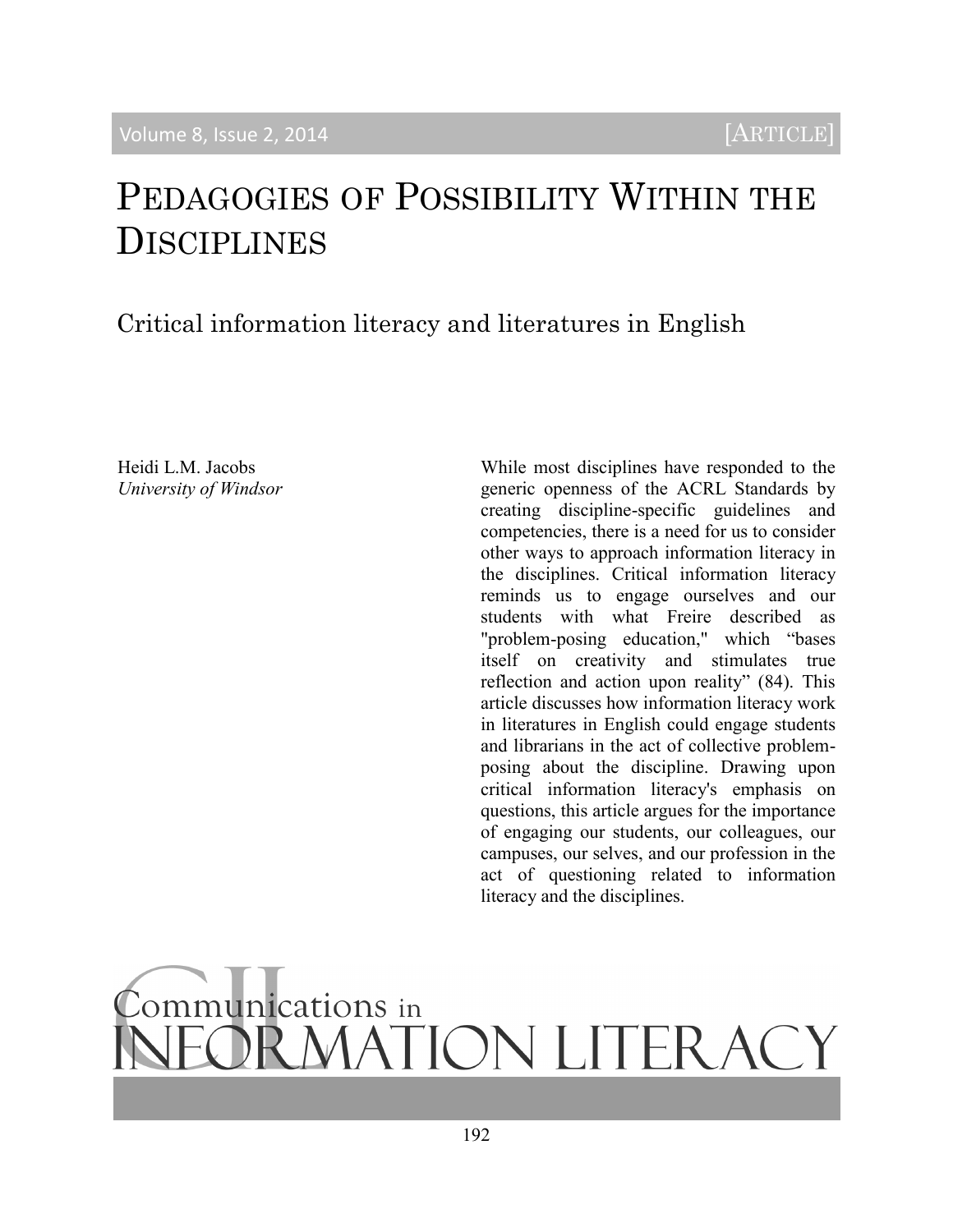*I went into education in large part to change the world through reading and writing. It is through reading and writing that we compose both self and community, that we learn the other and value that difference. This is the commitment we make: to learn how to do this in a way that balances both text and person, that understands text as operating at the intersection of media and genre, that raises questions and possibility as it fosters a public reader.*

—Kathleen Blake Yancey (*Teaching Literature as Reflective Practice* ix)

*Answer.*

*That you are here--that life exists and identity, That the powerful play goes on, and you may contribute a verse.*  —Walt Whitman (O Me! O Life!)

#### INTRODUCTION

In their article, "Rethinking Information Literacy in a Globalized World," Laurie Kutner and Alison Armstrong (2012) describe the need for a "twenty-first century 'deep information literacy'" that encompasses "additional content-based engagement with the social, cultural, economic and political contexts of information access, retrieval, use, and creation" (p. 25). They go on to raise a question that undoubtedly resonates with many librarians working with information literacy: "how do we as practitioners, engage in [an] expanded notion of information literacy, given the limited time we have with our students?" (p. 26). Recognizing "the inherent challenges posed by this question," they write, "we would

like to begin this conversation." Believing Kutner and Armstrong pose one of the most pressing problems for information literacy practitioners at this time, this article works to join this conversation and raise several more questions about information literacy work today, particularly information literacy work within the disciplines.

This article is a form of problem posing about problem posing. Picking up on Kutner and Armstrong's questions of how to "engage in this expanded notion of information literacy," I pose two "problems" of information literacy within the disciplines: how can we make information literacy relevant to disciplinary study? How can we incorporate problem posing into our disciplinary information literacy work? Rather than attempting to take on all of the disciplines and all of information literacy, it is useful to engage in problem posing with a specific and tangible example. To this end, I will use my own area—literatures in English—as a way to examine how problem-posing education might work within a literature classroom to engage students and librarians in the act of collective inquiry about what Paulo Freire called a "reality in process, in transformation" (p. 83). Connections with other disciplines can be made readily from this example. In this article, I draw upon critical information literacy's emphasis on questions and argue for the importance of engaging our students, our colleagues, our campuses, our selves, and our profession in the act of questioning related to information literacy and the disciplines.

Many librarians who work within information literacy tend not to confront the challenges and opportunities of information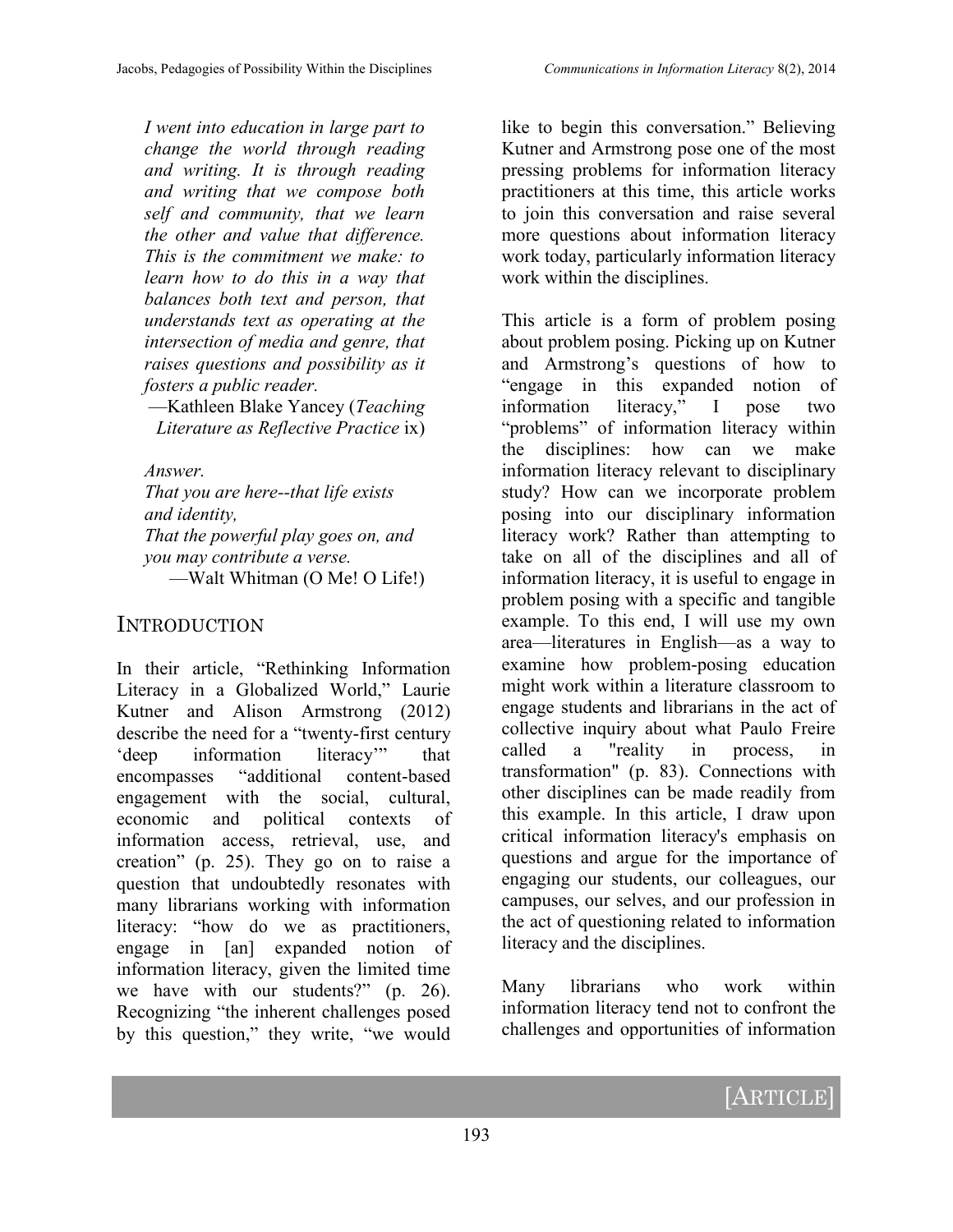literacy as a generic, overarching endeavor. Rather, by necessity and by design, we tend to focus our information literacy work within specific disciplines and consider how we might best approach information literacy for our business, chemistry, psychology, or English students. Even when for-credit information literacy courses are offered, the underlying assumption is that students go on to conduct research within the disciplines using discipline-specific tools.

Much information literacy work has been guided by the Association of College and Research Libraries' (ACRL) *Information Literacy Competency Standards for Higher Education* (2000) wherein the focus has been on teaching students to:

determine the extent of information needed; access the needed information effectively and efficiently; evaluate information and its sources critically; incorporate selected information into one's knowledge base; use information effectively to accomplish a specific purpose; and, understand the economic, legal, and social issues surrounding the use of information, and access and use information ethically and legally. (p. 2-3)

Although ACRL has recently (2014) released a revised document, these original standards, performance indicators, and outcomes have, in many cases, guided and defined information literacy curriculum development in significant ways. While useful in some instances, the *Standards*, on the whole, tend to position students as information consumers: they select, access, evaluate, incorporate, use and understand

information. Beyond mentions of "using" information, these standards rarely position students as information creators or as citizens with power and potential to shape, share, develop, preserve, and provide access to information today or in the future.

Over the past decade or so, much information literacy work within the disciplines has taken cues from the ACRL's *Standards*. Most disciplines have responded to the generic openness of the standards by creating and producing discipline-specific guidelines and competencies. The *Research Competency Guidelines for Literatures in English* (2007) for example, is based on the framework of the ACRL *Standards* but addresses "the need for a more specific and source-oriented approach within the discipline of English literatures, including a concrete list of research skills" (p. 1). As an illustration, Standard Two in the *Standards*—"The information literate student accesses needed information effectively and efficiently"—becomes "Identify and use key literary research tools to locate relevant information" (p. 9; p. 4) While it is useful to translate these larger skills, outcomes, and performance indicators into the disciplines, we need to remember that the original ACRL Standards were designed to be "a framework for assessing the information literate individual," not a creative, visionary statement of what information literacy *could* be within our classrooms and campuses (p. 5).

### CRITICAL INFORMATION LITERACY AND PROBLEM POSING

Within information literacy studies, critical information literacy has emerged as a vital area of inquiry, offering an alternative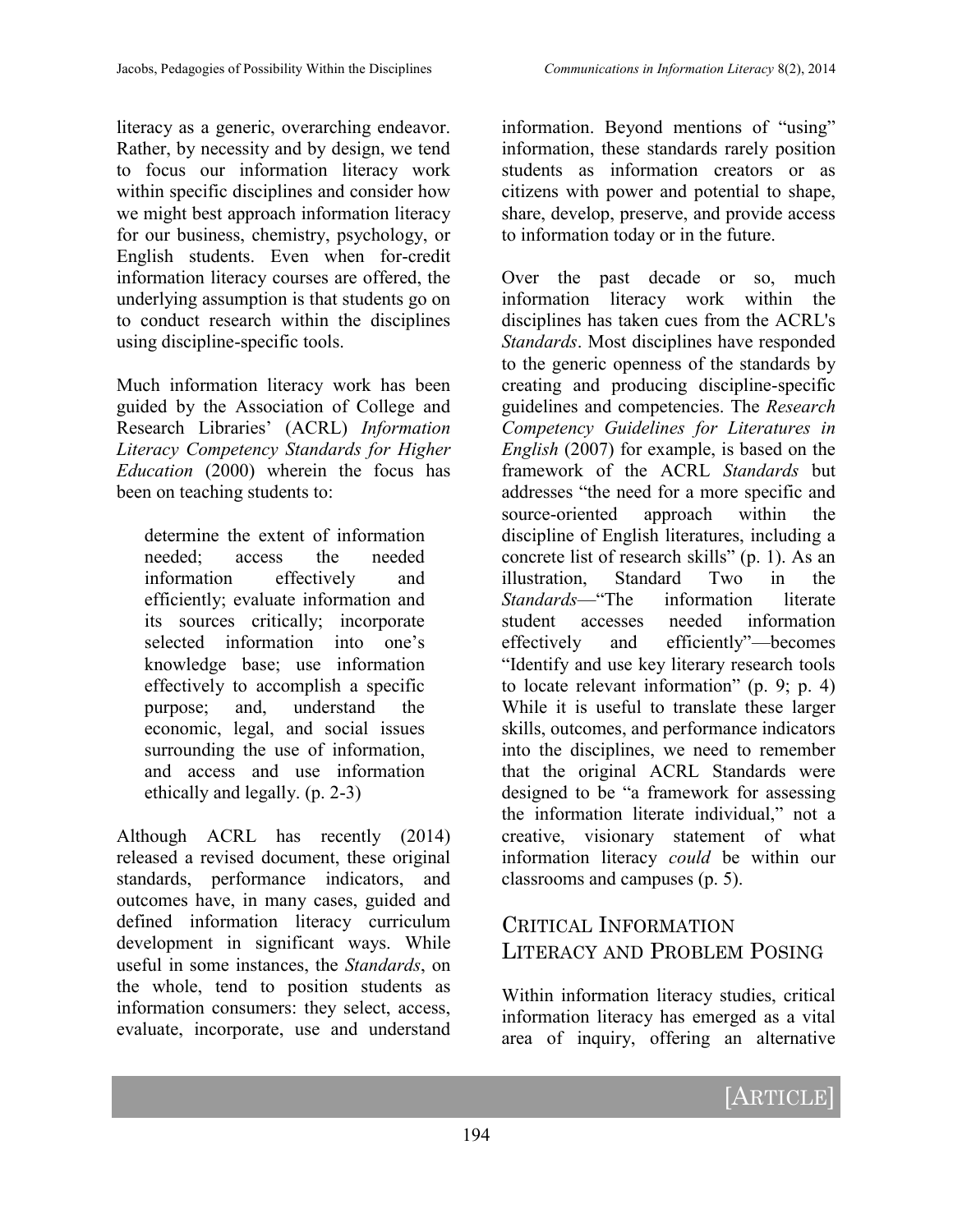paradigm or lens though which we can consider the work we do with students and the communities we serve. Critical information literacy takes its focus from critical literacy, particularly the work of Paulo Freire. One of the most helpful descriptions of critical information literacy comes from Rebecca Powell, Susan Chambers Cantrell, and Sandra Adams (2001) who describe three basic underlying assumptions:

First, critical literacy assumes that the teaching of literacy is never neutral but always embraces a particular ideology or perspective. Second, critical literacy supports a strong democratic system grounded in equity and shared decisionmaking. Third, critical literacy instruction can empower and lead to transformative action. (p. 773)

The final assumption—transformative action—is a central part of much critical literacy. A major concern for Freire (1970, 2000) is that "people develop their power to perceive critically the way they exist in the world with which and in which they find themselves; they come to see the world not as a static reality, but as a reality in process, in transformation"  $(p. 83)^{1}$  Freire's emphasis on the world as "a reality in process, in transformation" is vital for thinking about critical information literacy since it reminds us that we need to engage ourselves and our students not only with "a reality in process" but also with our potential roles within that process and that transformation. As a way to engage with that "reality in process, in transformation," Freire argues for the development of "problem-posing education," which "bases

itself on creativity and stimulates true reflection and action upon reality" (84). Increasingly, librarians are exploring the ways in which information literacy can begin to do some of this transformative work.

Recent publications such as Accardi, Drabinski, and Kumbier's (2010) *Critical Library Instruction: Theories and Methods*, Accardi's (2013) *Feminist Pedagogy for Library Instruction* and Gregory and Higgins' (2013) *Information Literacy and Social Justice: Radical Professional Praxis* explore the ways in which librarians' work can connect with larger educational and social projects. In particular, many librarians have been drawn to ideas of critical pedagogy, particularly those that shift "the emphasis from teachers to students and making visible the relationships among knowledge, authority and power" (Giroux, n.p.). One of the ways these relationships can be made visible is through problem posing. As Henry Giroux (2010) describes,

Giving the students the opportunity to be problem posers and to engage in a culture of questioning puts in the foreground the crucial issues of who has control over the conditions of learning and how specific modes of knowledge, identity, and authority are constructed within particular classroom relations. Under such circumstances, knowledge is not simply received by students, but actively transformed, as they learn how to engage others in critical dialogue and be held accountable for their own views. (n.p.)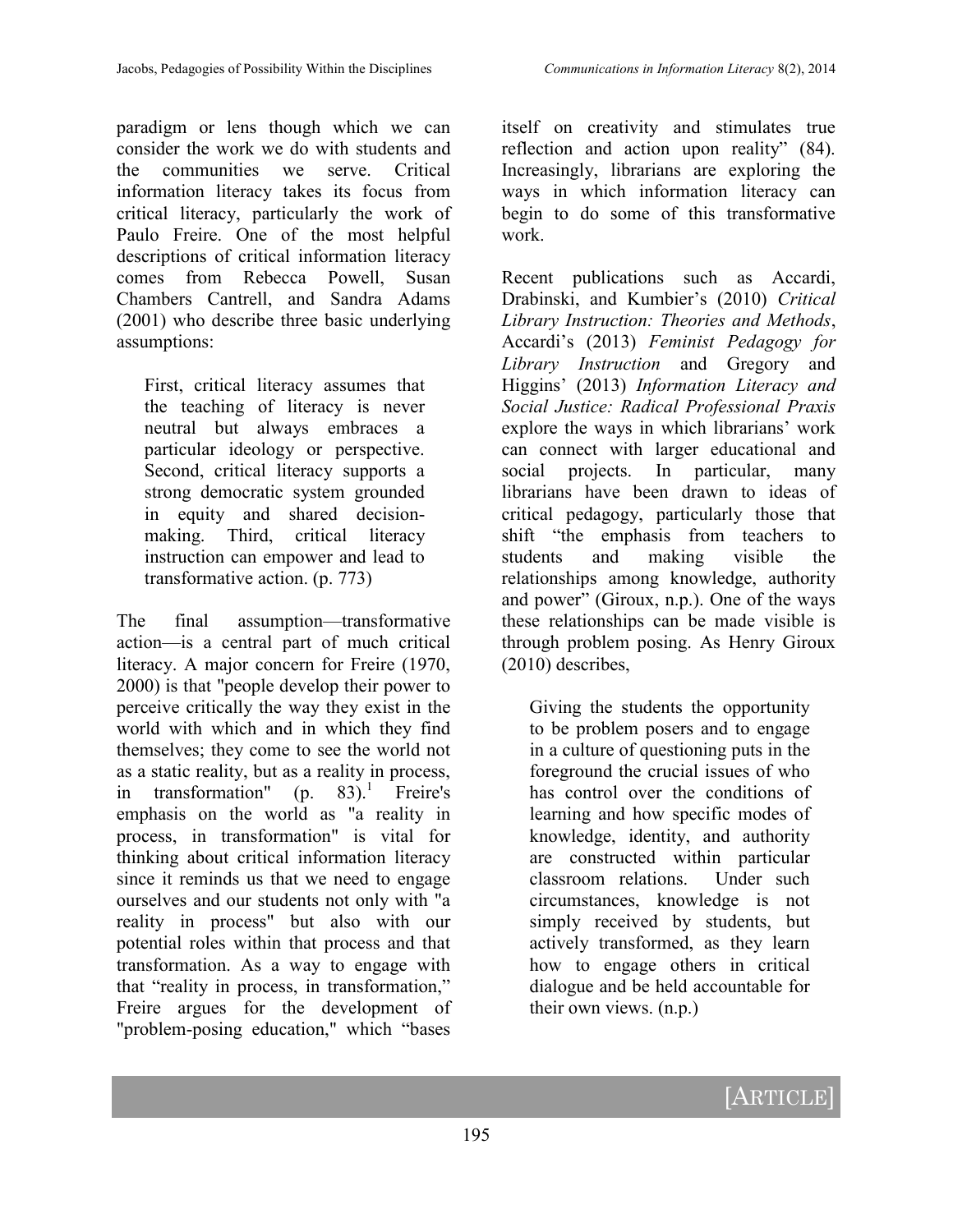Thus, within critical literacy and critical information literacy, one of the major emphases is problem-posing learning than competency-based approaches.

Critical information literacy emerged, in part, as a response to the limited and limiting approaches to competency-based information literacy and its emphasis on "how-to" questions. Many librarian scholars have been writing about how critical information literacy can help us extend the work we do within librarianship to contexts beyond the library. These discussions of critical information literacy have allowed us to make connections with critical literacy efforts in broader educational endeavors and community contexts. Critical information literacy underscores that we all have an active role to play in this "reality in process, in transformation" and charges us with a mission beyond finding, accessing, evaluating, using, and understanding information.

#### PROBLEM POSING AND THE ACRL **STANDARDS**

Perhaps the most significant "problem" we need to confront is the role the ACRL *Standards* play in our information literacy work. Before I proceed, it will be useful to parse my use of the word "problem." As I have noted elsewhere, a "problem" can either be "a difficult or demanding question" or a "matter or situation regarded as unwelcome, harmful or wrong, and needing to be overcome" (Jacobs, p. 180). I am approaching the "problem" of the ACRL *Standards* as a "difficult and demanding question" that our profession needs to consider.

The major problem related to relying exclusively on the ACRL Standards for our vision and development of information literacy work is, in my mind, two fold. The first issue has to do with using a pre-existing assessment tool as a curricular or pedagogical framework. Such an approach means that we put parameters on the kind of work we do in classrooms and limit the scope of inquiry to things we can test and assess: knowing the "best" indexes and databases, using catalogues and search engines effectively, and understanding the structure of information in literature studies. Because these topics emerge from an assessment framework, they are easy to test for and assess and we can put lots of checkmarks in assessment boxes to suggest our literature students are information literate. This is not to say that knowing how to do Boolean searching or being able to recognize the differences between primary and secondary sources, authoritative and facsimile editions, reviews and criticism are not important to literary studies: undeniably, they are. But, I argue, there are many more intersections between literary studies and information literacy that we can explore. Focusing on the skills and competencies described in the *Standards* positions literatures in English students as passive consumers of literary information rather than active participants within the world of literary information. Increasingly, the digital world positions students as information creators and curators and our work within information literacy needs to focus on empowering students in these capacities.

The second problem I see with using the ACRL *Standards* for curriculum development is the way in which disciplinary standards are created. When we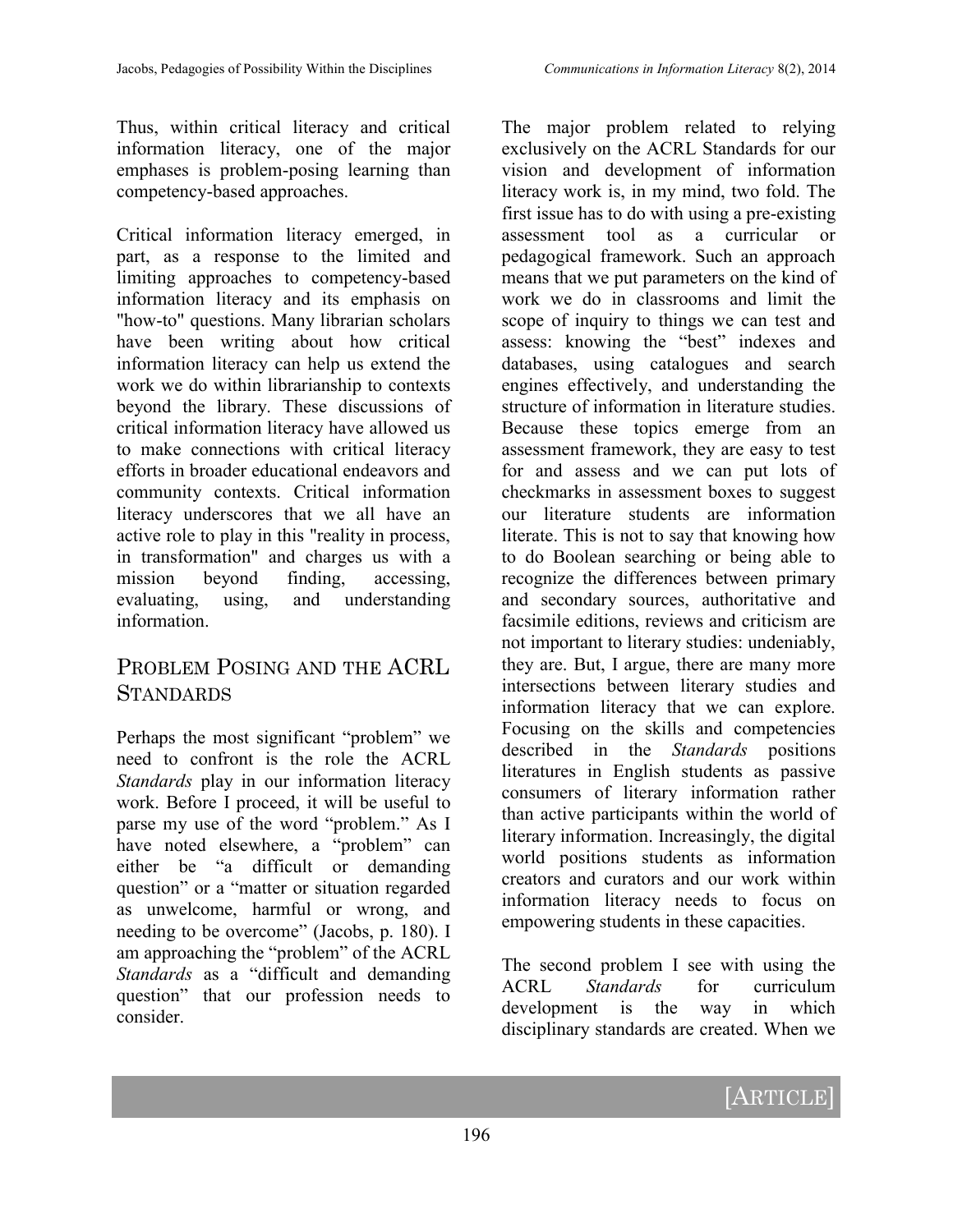start with a framework of generic skills and then adapt them to our disciplines, we run the risk of putting the *Standards* first and the discipline second: in this case, we shape our disciplinary work around larger, more generic assessment-based frameworks. Instead, we need to put the discipline first and build our curriculum around disciplinary questions. We need, in other words, to fully engage our students, faculty, and ourselves in the act of problem posing and confronting those "difficult or demanding" information literacy questions within their disciplines.

#### QUESTIONING AND THE DISCIPLINE

Gerald Graff's (1987, 2007) work on the field of literary studies is useful in reminding us of the importance of engaging ourselves and our students in questions and confronting the controversial ideas within our fields. The assumption, he observes, "has been that students should be exposed to the *results* of the disagreements between their instructors . . . but not to the debates that produced these results" (p. vi). Controversial issues, he goes on to argue, "are not tangential to academic knowledge, but part of that knowledge" (p. xv) and "good education is about helping students enter the culture of ideas and arguments . . . teaching students to engage in intellectual debate at a high level is the most important thing we can do" (p. xvi). In this paper, I want to put aside librarianship's professional inclination to provide answers and argue instead for the full engagement with the act of questioning. As Jonathan Cope (2010) writes, "There are occasions when critical IL [information literacy] calls more for the asking of new questions than it

does for the provision of clear, instrumental answers" (p. 21). Information literacy and, arguably, librarianship as a whole, are at a juncture where we need to focus on asking new questions and reflecting upon these questions using a problem-posing approach.

It is useful to remember the ACRL *Standards* are but one approach to information literacy. The International Federation of Library Associations' (IFLA) statements regarding information literacy, for example, offer a more open, less prescribed vision of information literacy work. IFLA's (2011) *Media and Information Literacy Recommendations* states,

Media and Information Literacy is a basic human right in an increasingly digital, interdependent, and global world, and promotes greater social inclusion. It can bridge the gap between the information rich and the information poor. Media and Information Literacy empowers and endows individuals with knowledge of the functions of the media and information systems and the condition under which these functions are performed (para. 3).

Along with IFLA's *Alexandria Proclamation* (2005), these statements present a very different view of information literacy, in part because they are visionary statements or proclamations not assessment frameworks. With these two documents, our visions of information literacy are not tied to what we can test for, assess, or quantify. If we begin our thinking about information literacy and the discipline of literatures in English with IFLA's statement, we have a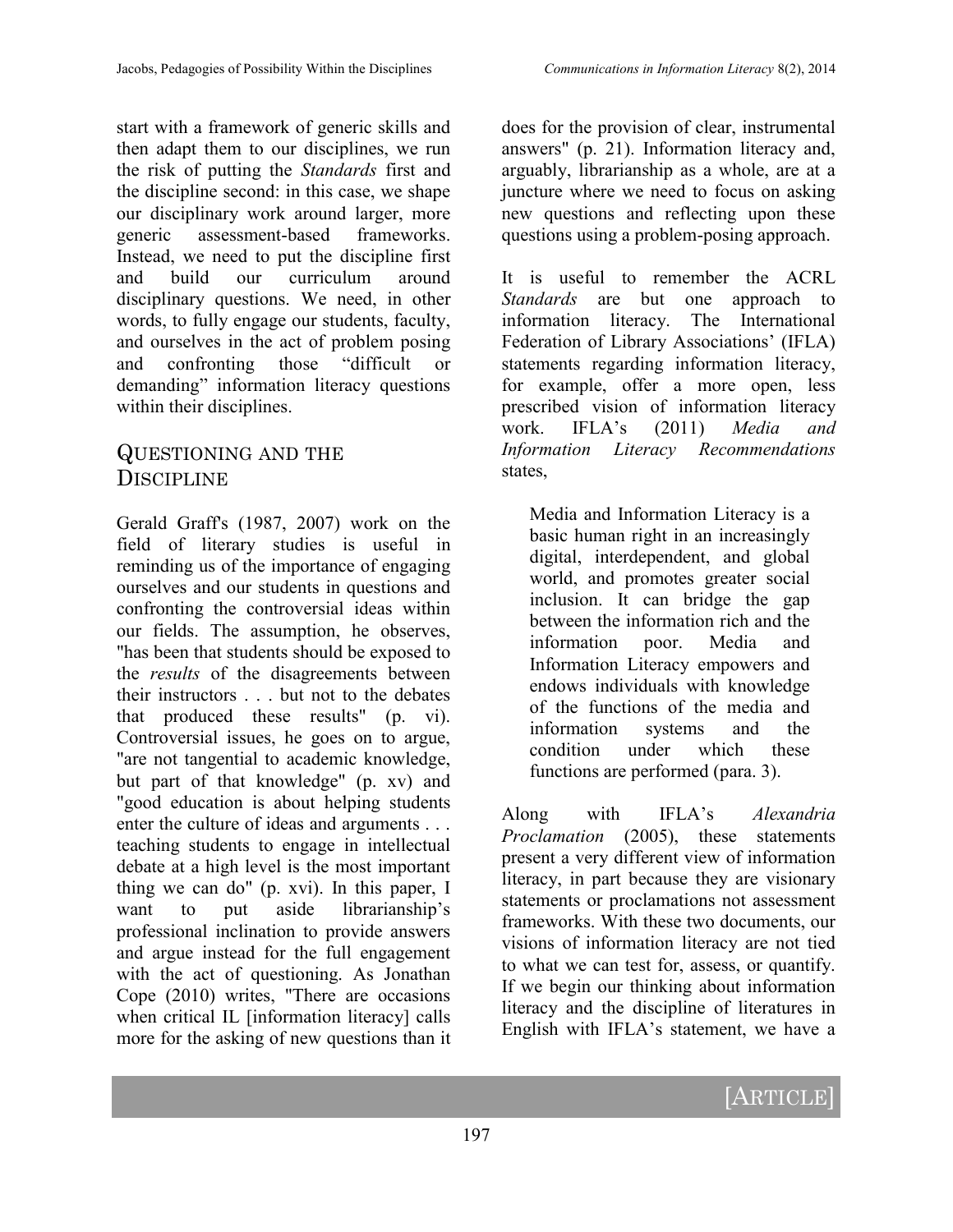much "messier" view of information literacy yet we have one that offers many more pedagogical and curricular possibilities. What, then, might this new vision of information in the disciplines look like?

Kutner and Armstrong (2012) succinctly summarize a recurrent thought within much information literacy scholarship: "it is time for us as a profession to reconsider a totality of what information literacy means within a twenty-first century higher-education context" (30). Scholars such as Elmborg (2006, 2012), Drabinski (2008), Accardi (2013), Seale (2010), Simmons (2005), and many others argue that information literacy must be more contextual, social, cultural, and political than it tends to be in a *Standards*-based approach. As Andrea Baer (2013) notes, "When students are encouraged to consider the academic world in its sociopolitical context, they are better positioned to understand, engage in, and to effect change in scholarly practices that have grown out of a complexity of sociopolitical and institutional structures, some of which do not align always with ideals of equality and social justice" (p. 103). While it is not clear what information literacy might look like in the  $21<sup>st</sup>$  century, there is a strong impetus to make it less focused on helping students, as Elmborg (2012) writes, "play the game of school" and more focused on engaging students to become active, creative, critical thinkers and citizens (p.92).

A recurrent concern among practicing librarians is "but how do we do these things within the confines (real or perceived) of what we're supposed to do as information literacy librarians?" In this section, I want to

argue that we can continue to do the kind of work we have been doing, we just need to expand our parameters to ask ourselves and our students new questions and push our collective inquiry further. To this end, I want to briefly explore three key areas we often talk about in English literature information literacy sessions and suggest ways in which we can push our inquiry further: cataloguing and classification; literary information; and the library as place.

## POSING THE PROBLEMS OF CATALOGUING AND CLASSIFICATION

One element that almost all instruction librarians include in English literature sessions is searching the library catalogue and databases like the Modern Languages Association International Bibliography (MLA). As Emily Drabinski (2008) observes, "Surely we must continue teaching students how to use the library catalogue, database indexes, and other classified information retrieval systems. Students cannot succeed unless they know how to navigate our many and varied classifications with all their limitations and political difficulties" (p. 204). Drabinski, however, goes on to take this staple of library instruction a few steps further by asking, "How might we teach these tools while simultaneously including critical reflections on the tools themselves?" (p. 204). Classification schemes, she notes, "are socially produced and embedded structures, they are products of human labor that carry traces of all the intentional and unintentional racism, sexism and classism of the workers who create them" (p. 198). As an example, Drabinski describes how if students wanted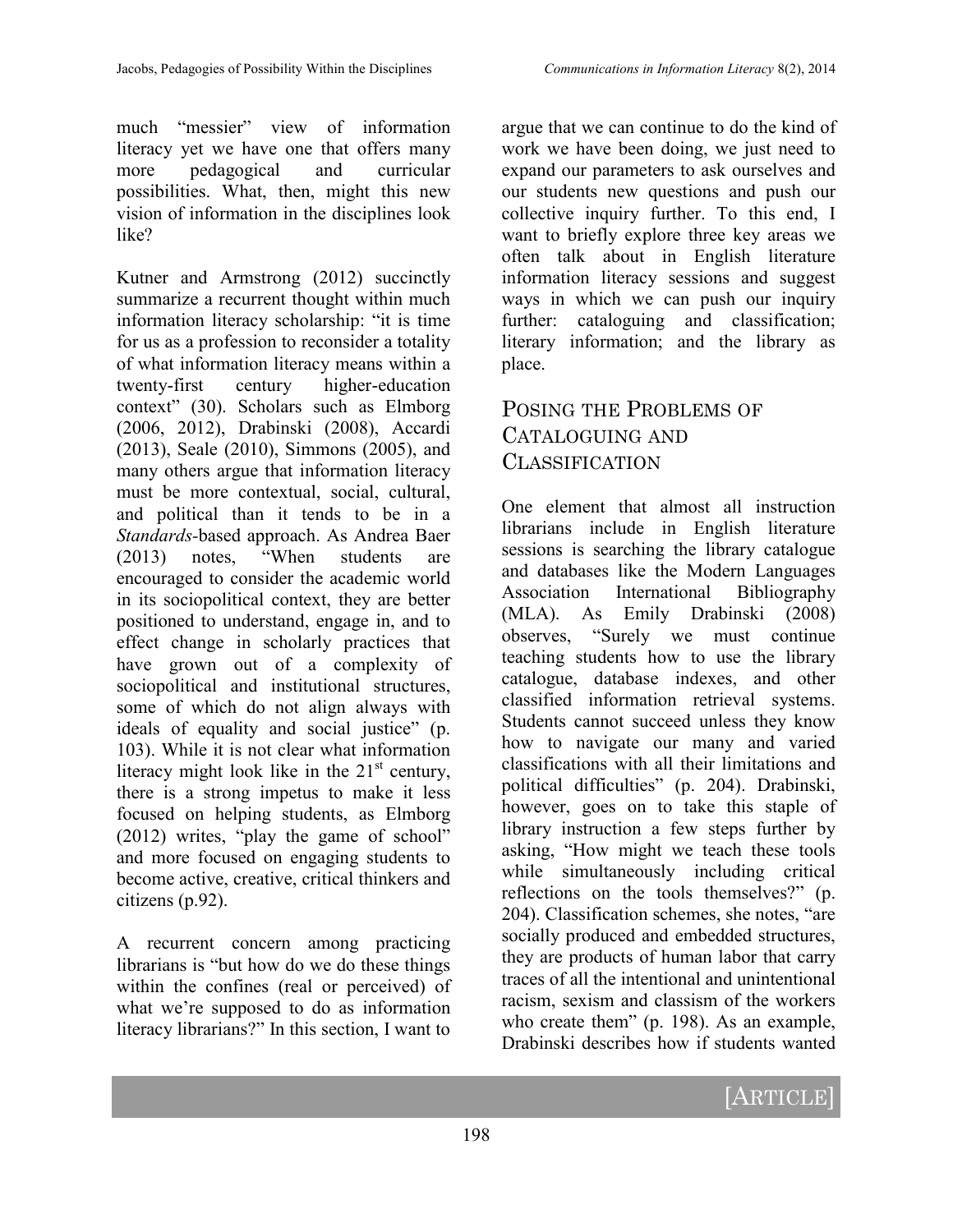to find material about white women, the term "women" would suffice, however students wishing to find information about African American women would need to use search terms such as "African American women" or "black women" (p. 199). Thus, Drabinski writes, "The language used in the classification is also a reflection of broader social structures. The thesaurus acts as a meta-text, a symbolic representation of values, power relations, and cultural identities in a given place and time" (p. 199). If we can enter into conversations with students about how the catalogue structures information, how certain words are used, and how these words reveal larger social, political, cultural assumptions, we then ask students to consider how catalogues or databases are something other than a passive or innocuous tool. We can engage students with problem-posing about how language shapes what we know, what kind of information we find or do not find, what assumptions are made about language and knowledge and how language reveals cultural, social, and political assumptions. Most important, these questions illustrate that libraries themselves are not neutral spaces but are culturally constructed spaces informed by larger socio-political factors.

### POSING THE PROBLEMS OF LITERARY INFORMATION

Similarly, when we discuss various print and digital literary historical resources, we can also talk about how literary information<sup>2</sup> has been shaped and formed by larger social, political, and cultural forces. How do we present literary history? What do the various databases, digital archives, anthologies, editions, and collections suggest about literary history? Who

preserves it? Who packages it? Who makes decisions about what is considered literary or not literary? Significant or marginal? Major or minor? Whose voices are considered "English"? Or "American"? What forms, formats, and genres are considered "literature"? What does it mean that we have resources that cover "American literature," "women's literature" and "Native American literature"? Baer's (2013) work connecting critical information literacy and Digital Humanities poses useful problems that could easily be brought into discussions about literary information:

What within the digital environment counts as scholarly activity? Should peer review be an open process to which anyone can contribute or does such openness compromise the authority of academic writing? Should venues like *Wikipedia* and *Twitter* have a part in academic discussions or do such tools trivialize or 'dumb down' scholarly discourse? In what ways might digital technologies serve as openings and/ or barriers to democratic systems that support open information and free expression? Are there dangers in viewing technology and digital tools as neutral, and if so, how can we make more transparent the ways that digital tools and structures are shaped by cultural bias or philosophical perspective? (p. 105).

In a similar vein, Samuel Jones and John Holden (2008) have noted, "It is only when people care about things that they get conserved. So, in choosing what things to conserve, and how to conserve them, we simultaneously reflect and create social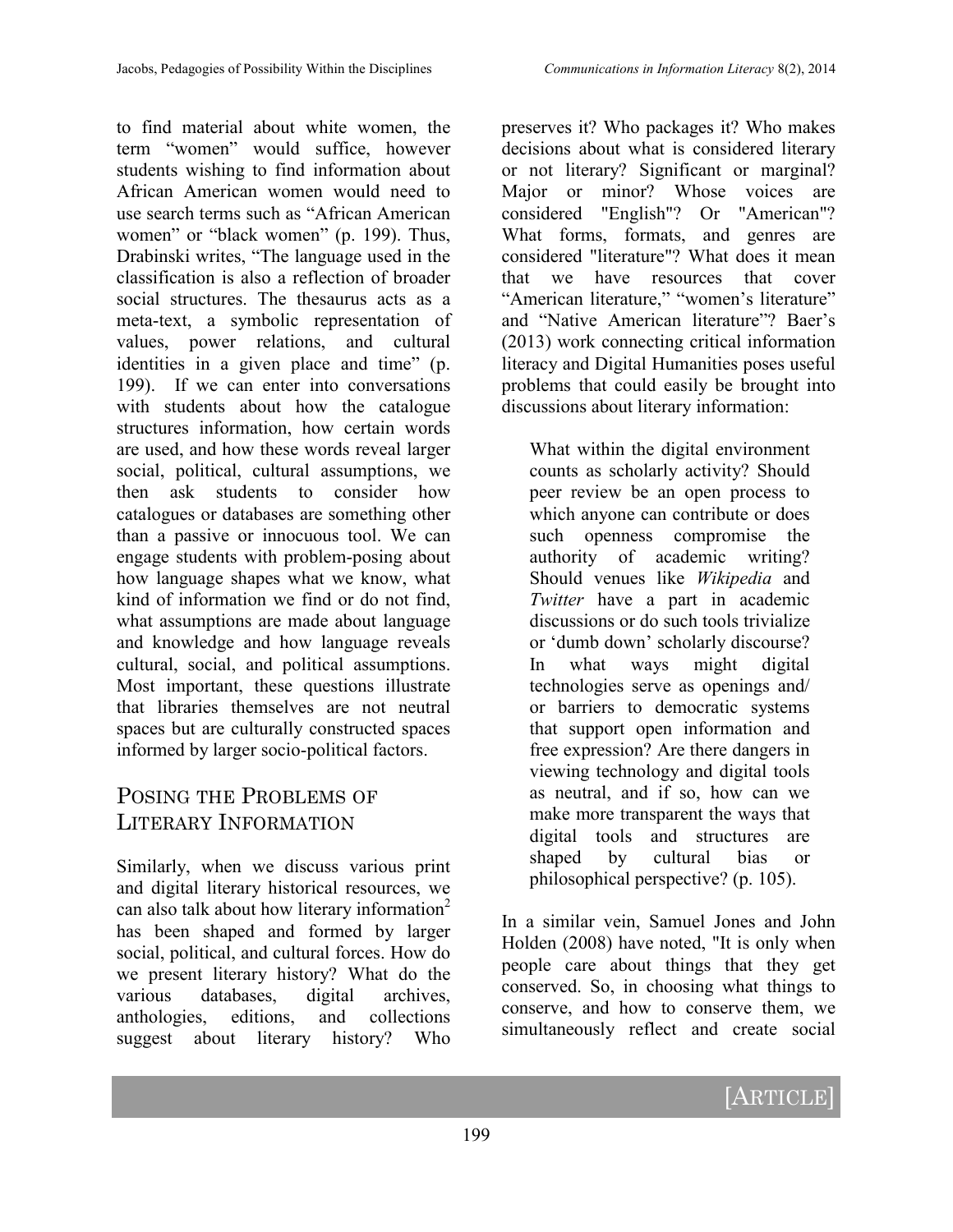value" (p. 15). We can pose questions to our students asking that they consider what social values are reflected in, created by, or perpetuated through our library's literary history resources. What kinds of choices are made, what values are reflected, for example, when we talk about preserving forms such as electronic literature,<sup>3</sup> literary e-zines and twitter poems<sup>4</sup>? We can invite students to examine the range of social, cultural and political contexts that inform preservation and collection practices and to consider factors such as the digital divide (who has access to the internet) and the participation divide (who is participating in what kind of digital activity).<sup>5</sup> By approaching these literary historical concepts in a problem-posing way, students will see that decisions regarding what gets digitized, what gets discarded, what gets collected, anthologized, and preserved, how a literary history is told, how it is made accessible, and to whom it is made accessible reveals a great deal about what a particular society, group, culture or individual values or anticipates will be valuable<sup>6</sup>

#### POSING THE PROBLEMS OF THE LIBRARY

The impact of these choices on our scholarship and our understanding of literatures in English is almost invisible yet it is indelible. What we see in our stacks and our library e-resources are the result of decades (if not centuries) of choices and decisions, values and assumptions about what is valued, valuable, useful, literary, or historical. As is the case with cataloguing and classification, the materials we purchase, preserve, and make accessible in our libraries is also, as Drabinski notes, "a

symbolic representation of values, power relations, and cultural identities" (p. 199). Discussing a library's literary historical holdings from a problem-posing perspective will reveal that print and digital collections are always informed by value-laden decisions about what is relevant, important, useful, and significant as well as what is marginal, redundant, inconsequential, and irrelevant. When we talk of e-literature or digitizing the past, it is quickly apparent that digitizing print material or preserving borndigital material are never neutral endeavors.

In this way, our information literacy work in literatures in English should challenge the notion that libraries are value-neutral spaces. Literatures in English students are highly skilled in reading multiple kinds of texts carefully and critically and are adept in asking critical, probing questions. In this context, the library (either our institution's specific libraries or The Library as a cultural and historical institution) can also be presented as something we can read as a text. James Elmborg (2006) argues that. "Librarians need to develop a critical consciousness about libraries, by learning to 'problematize' the library" (p. 198). Problematizing the library along with our students can help us to think critically about a space many of us see so often we rarely look at it. Engaging with this kind of problem posing with our students can help us (and by extension our students) to see that the library, in the words of Elmborg  $(2006)$ ,

can no longer be seen as valueneutral cultural space, and librarians cannot be defined as value-neutral information providers. Librarians will be involved with the daily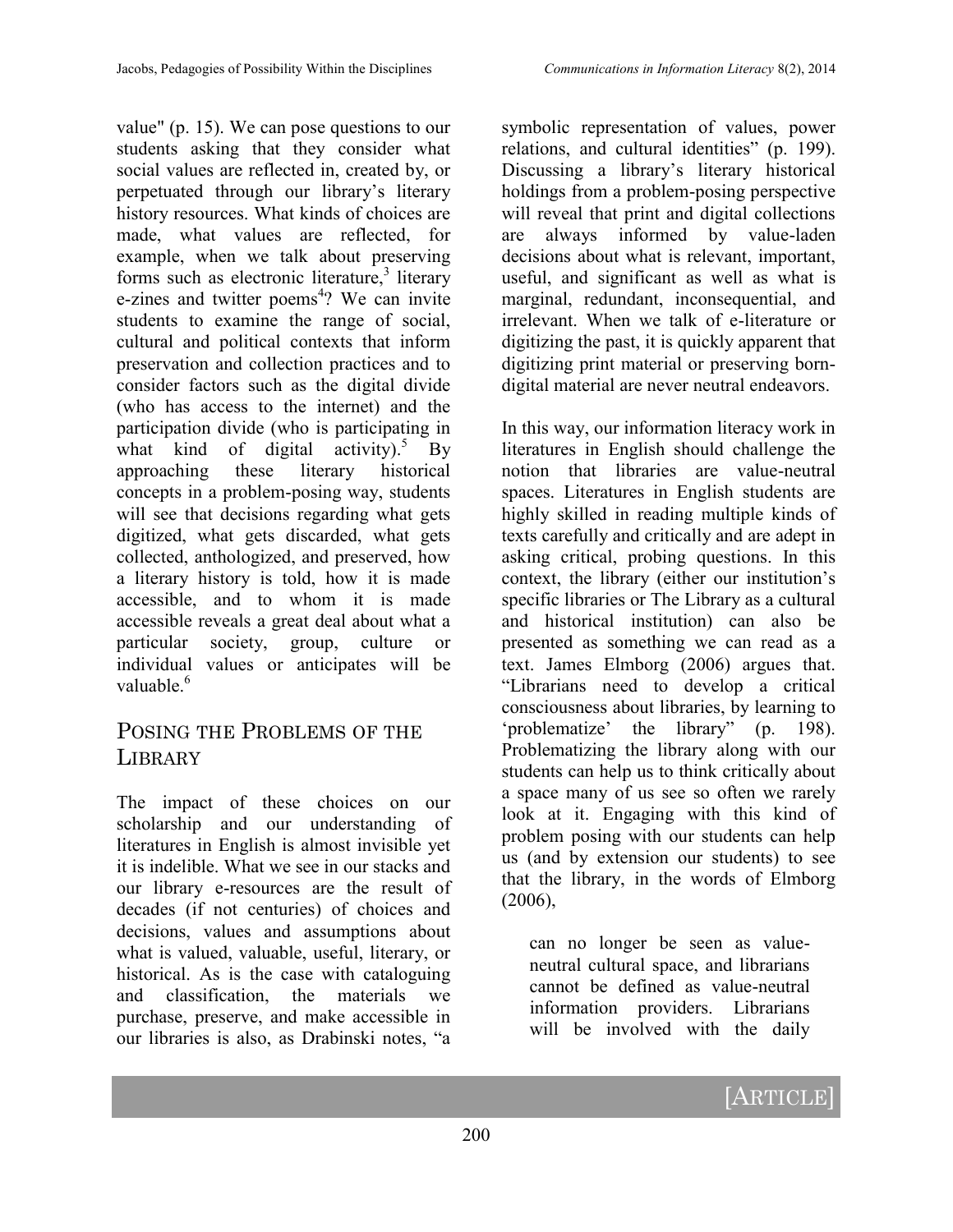struggle of translation between the organized conceptions of knowledge and the efforts of all students to engage that knowledge. This struggling with meaning is crucial to literacy education, and for librarians and libraries to realize the full potential inherent in information literacy, libraries need to realize the full potential inherent in information literacy, libraries need to engage this struggle, thereby aligning the values of critical literacy with the day-today work of librarians (p. 198).

By extension, our students also can see that their own work within libraries or in literary historical research is not value neutral but, rather, situated in a complex matrix of social, political, and cultural forces with which they may interact in numerous ways. In order to "realize the full potential" of a broadly defined information literacy in literatures in English, we need to pose problems about libraries to our students (and to our selves) that interrogate all of the choices, values, actions, and inactions that shape our libraries and inform what we, as individuals and as a society, know and how we know it. When we approach the library as a value-laden place and entity, we pose problems for students to consider. Once we start to "read" the library as a text, we begin to ask questions about that space as a social, political and cultural space and a representation of the values and power structures inherent in this version of our cultural history. Whose voices get heard? Whose voices are not heard? Why are some voices more accessible than others? Asking problem-posing questions about the literary historical collections in English allows us to think creatively and critically about our own

practices today regarding the preservation of and access to literary historical material from the past, present, and future. Problem posing also positions us to think actively about literary history in the future and what we can do collectively to shape and preserve literary history for the future. As social media starts to take curation and preservation of cultural material out of the exclusive realm of highly-credentialed academics and experts, our students can create digital literary artifacts on their own and in our classes. Approaching literary history as something malleable and participatory means students can be active creators of information, not just consumers: Virtual anthologies can be created using one of many different kinds of apps or social media platforms; digitized literary manuscripts and collections can be explored to find "new" or recovered voices from the past; and digital archives can be created to draw attention to new, marginalized or recovered writers. Digital technologies and social media are allowing students opportunities to problem pose with realworld examples and to create products to share with the world and, potentially, change how literary history is seen.

The above are crucial questions with which we—librarians, students, and faculty working within literatures in English—must contend. These are not abstract issues for scholarly debate: these are real issues with which scholarly communities are currently grappling and are the precisely the kinds of debates with which Graff argues we need to engage our students. In this way, they present perfect problems to pose to our students for co-exploration. A problemposing critical information literacy approach within literatures in English can help to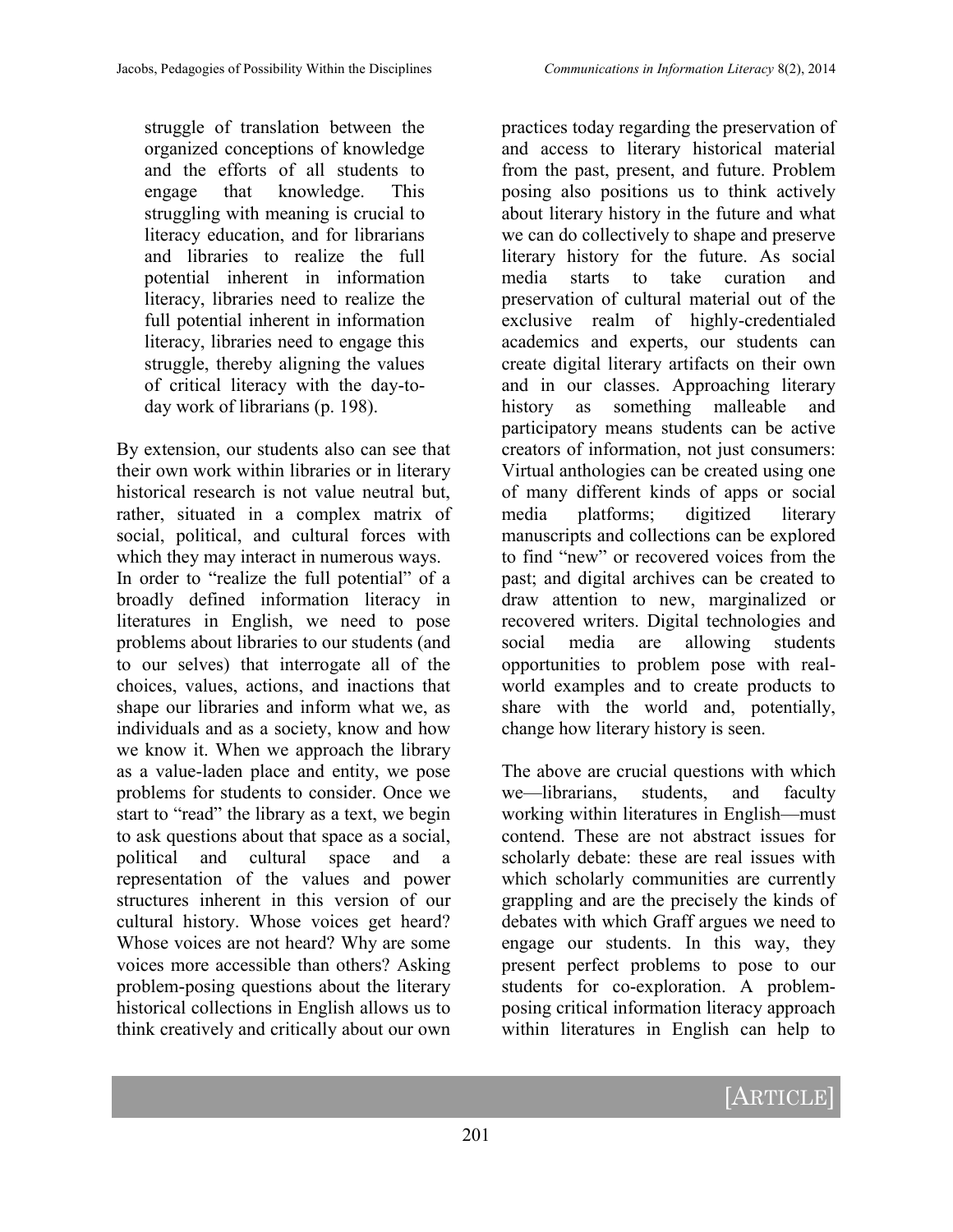position students not as mere information consumers but as active participants in the development and discussion of literary historical information.

### POSING PROBLEMS TO CHANGE THE WORLD

As described above, information literacy for literatures in English can be much more complex and varied than knowing research tools, MLA citation formats, and Boolean searching. A broader definition of information literacy will allow us to make new and innovative connections within disciplines and between librarians, faculty, and students. Moreover, a broader vision of information literacy can help us forge connections and partnerships with teaching faculty within the disciplines who have similar pedagogical goals and with students who have broader, global concerns. Just as many librarians are drawn to the profession as a way to make a difference in the world, many professors and students in English studies (and not just literature studies) are drawn to the profession "in part," as Kathleen Blake Yancey (2004) describes, "to change the world through reading and writing" (ix). Many classes are informed by critical pedagogy's insistence that, in the words of Giroux (2010), "one of the fundamental tasks of educators is to make sure that the future points the way to a more socially just world, a world in which critique and possibility—in conjunction with the values of reason, freedom, and equality—function to alter the grounds upon which life is lived" (n.p.) Although there are many engaging and nuanced connections that could be explored between information literacy and literatures in English, I am going to explore one current within

literature studies today which is nicely summarized in the title of Elizabeth Ammons' 2010 monograph: *Brave New Words: How Literature Will Save the Planet.*

In her introduction, Ammons (2010) writes about humanities teaching and scholarship:

Our task is to open young people's eyes to oppressive systems of human power, how they work, and how we are all involved in them. We expose the injustices and the ideologies driving them. . . We help others see the importance of interrogating the bases of contemporary thought in order to understand destructive forces in the world today such as racism, environmental devastation and economic imperialism (p. 11- 12).

Ammons goes on to argue that, "Thousands—millions—of thoughtful people wish to make a positive contribution to progressive social change and restoration of the planet. The liberal arts should be offering practical, useful inspiration to everyone seeking to create a different and better world" (p. 12). The next set of conversations to have within critical information literacy might be how we go about creating those partnerships in the common ground between the library and the disciplines with which we work. How might we make connections between discussions in librarianship regarding documents like IFLA's Recommendations and similar discussions within literary studies? This, I believe, is a problem we need to pose collectively.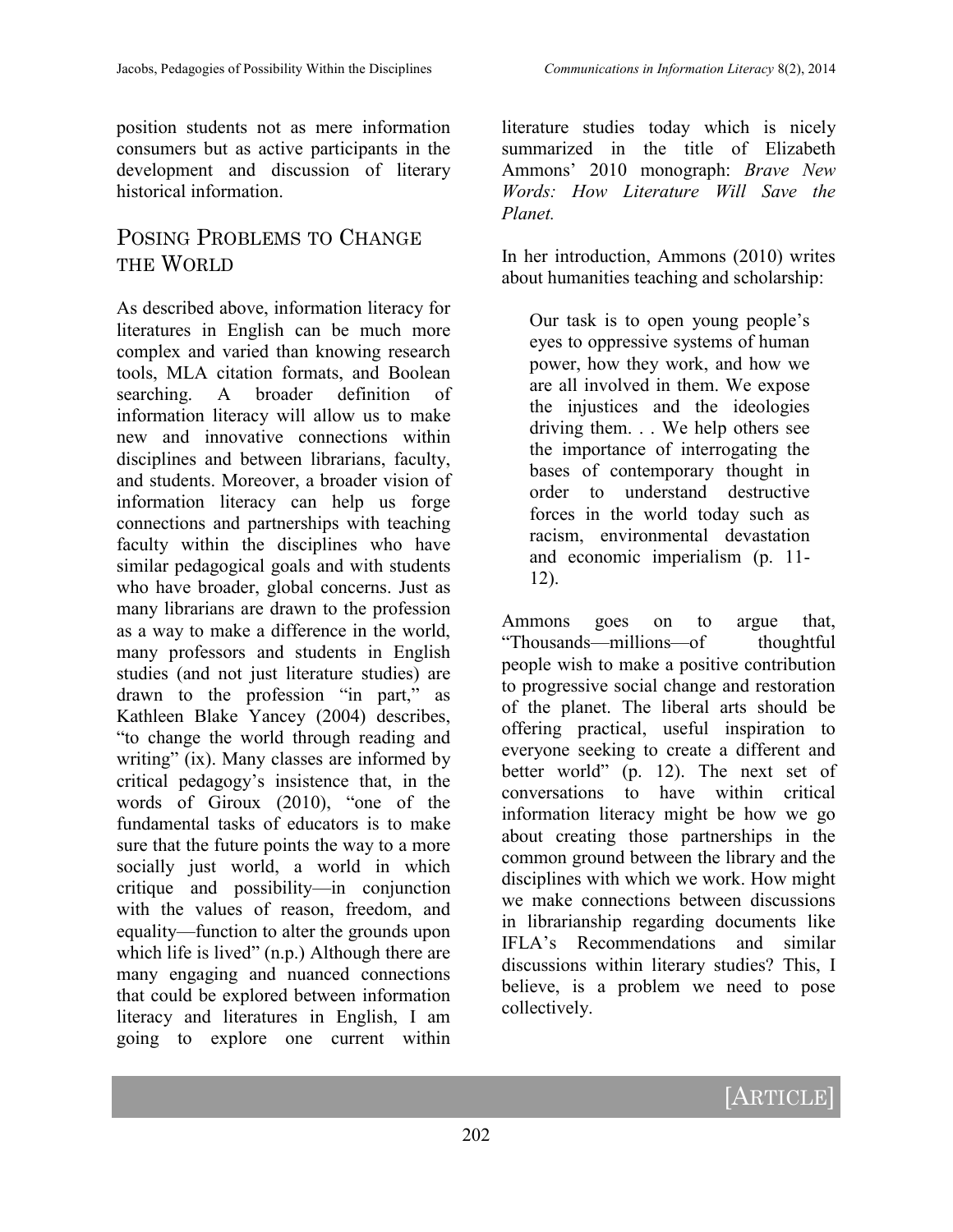#### **CONCLUSIONS**

As Jeff Lilburn (2013) cogently states, "The extent to which citizens can be said to be informed, critical, and engaged, hinges on the extent to which they are aware not just of the questions they are permitted to ask but the full scope of questions they might ask" (p. 64). When we limit the kinds of questions we ask our students and ask ourselves about information, about information literacy, about libraries to things we can count, quantify or check off in a box, we limit the ways in which we can be informed, critical, and engaged. Graff's argument that "teaching students to engage in intellectual debate at a high level is the most important thing we can do" (p. xvi) is a reminder that our information literacy work needs to engage students in large, problem-posing questions that actively relate to the worlds in which they live. Engaging students with the problems of literary history—how literary historical information is selected, presented, packaged, catalogued, classified, preserved, not preserved, made accessible, forgotten, canonized, or marginalized—might be the most important thing we can do in our information literacy work with literatures in English. Engaging them in these questions reminds them that the writing of literary history is never closed, never finished, never absolute. Literary history is an ongoing narrative to which each of them may, in the words of Walt Whitman (1871, 1982), "contribute a verse" (p. 410). Digital projects and social media are making it increasingly possible for literatures in English students to actively participate in the work of literary history and to engage in the pressing literary historical questions of our time and we need to find ways to

facilitate this participation.

The fact that students, teachers, librarians, and members of the public can "contribute a verse" to literary history through problemposing reminds us of one of the central tenets of critical literacy: that it can "empower and lead to transformative action" (Powell, Chambers Cantrell and Adams 2001 p. 773). We need to find ways in our instruction to facilitate that empowerment and encourage transformative action. The future of digital literary history is deeply controversial and at an urgent juncture in terms of selection, classification, preservation, and access. We should not only be inviting our students to be part of the "culture of ideas and arguments" in our field and to engage in the problem-posing of digital literary history, but also to participate collectively and creatively in transformative actions that will help us work through the problems of selection, classification, preservation, and access.

These questions are not just pressing for literatures in English: they are urgent in many other disciplines on campus and in many different contexts around the globe. Engaging students with the controversies within our disciplines—be they literary history, political science, sociology, or commerce—and with problem-posing not only engages them and us with the subject matter but helps us all to see that within our disciplines there are ways in which the work we do in classrooms can—and should—be part of transformative action that makes a difference in the world.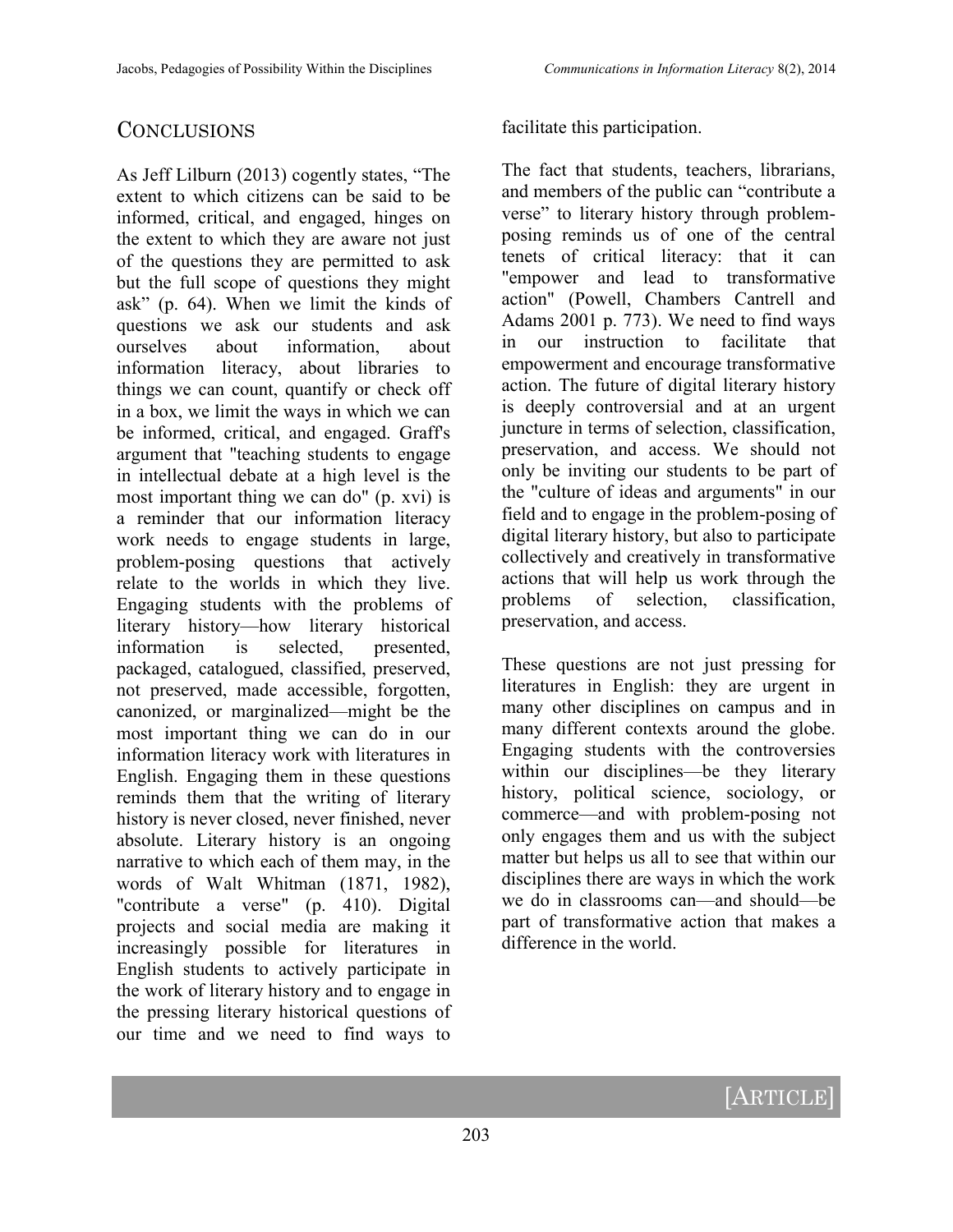#### **ENDNOTES**

- 1. Kate Ronald and Hephzibah Roskelly (2001) persuasively remind us that "we need to remember and take heart from Freire's warning: 'To read is to rewrite, not memorize the content of what is being read' (Critical Consciousness 100). Recognizing his popularity among educators in the US, Freire cautioned: 'It is impossible to export pedagogical practices without reinventing them. Please, tell your fellow Americans not to import me. Ask them to recreate and rewrite my ideas' (Politics of Education xiixix)" (p. 612). Within critical information literacy work, we need to be cognizant of the impulse to import his ideas and work toward rewriting and recreating them in our particular contexts.
- 2. By literary information, I mean things like the primary sources themselves, the editions, the anthologies, the publication history, the reviews, the criticism, the databases, the archives that preserve literary history and the libraries that steward and make accessible a vision of literary history—in short, the entire literary historical record.
- 3. N. Katherine Hayles (2008) writes that electronic literature is "generally considered to exclude print literature that has been digitized, is by contrast 'digital born,' a first-generation digital object created on a computer and (usually) meant to be read on a

computer" (p. 3). See examples of electronic literature at the Electronic Literature Collection website: [http://](http://collection.eliterature.org/1/) [collection.eliterature.org/1/](http://collection.eliterature.org/1/) 

- 4. See, for example, Ben Okri's twitter poem "I sing a new freedom" (2009) [http://](http://www.guardian.co.uk/books/2009/mar/25/ben-okri-poem-twitter) [www.guardian.co.uk/books/2009/](http://www.guardian.co.uk/books/2009/mar/25/ben-okri-poem-twitter) [mar/25/ben](http://www.guardian.co.uk/books/2009/mar/25/ben-okri-poem-twitter)-okri-poem-twitter.
- 5. The Pew Research Center's Internet & American Life Project (2011), for example, has explored Twitter use and discovered that black, non-Hispanic and Hispanic internet users use Twitter at significantly higher rates than white, non-Hispanic internet users (white, non Hispanic: 9%, black, non-Hispanic: 25% and Hispanic: 19%). In 2012, the Pew study of Twitter use noted "Black internet users continue to use Twitter at high rates. More than one quarter of online African-Americans (28%) use Twitter, with 13% doing so on a typical day" (n.p.)
- 6. Significantly, Roy Rosenzweig (2007) notes that while "digital preservation projects have occasioned enormous commentary among librarians, archivists, and computer scientists, historians and humanists have almost entirely ignored them" (p. 313). This detachment, he argues, "stems from the assumption that these are 'technical' problems, which are outside the purview of scholars in the humanities and social sciences" (p.313). Digital preservation is indeed a "technical problem" but literary historians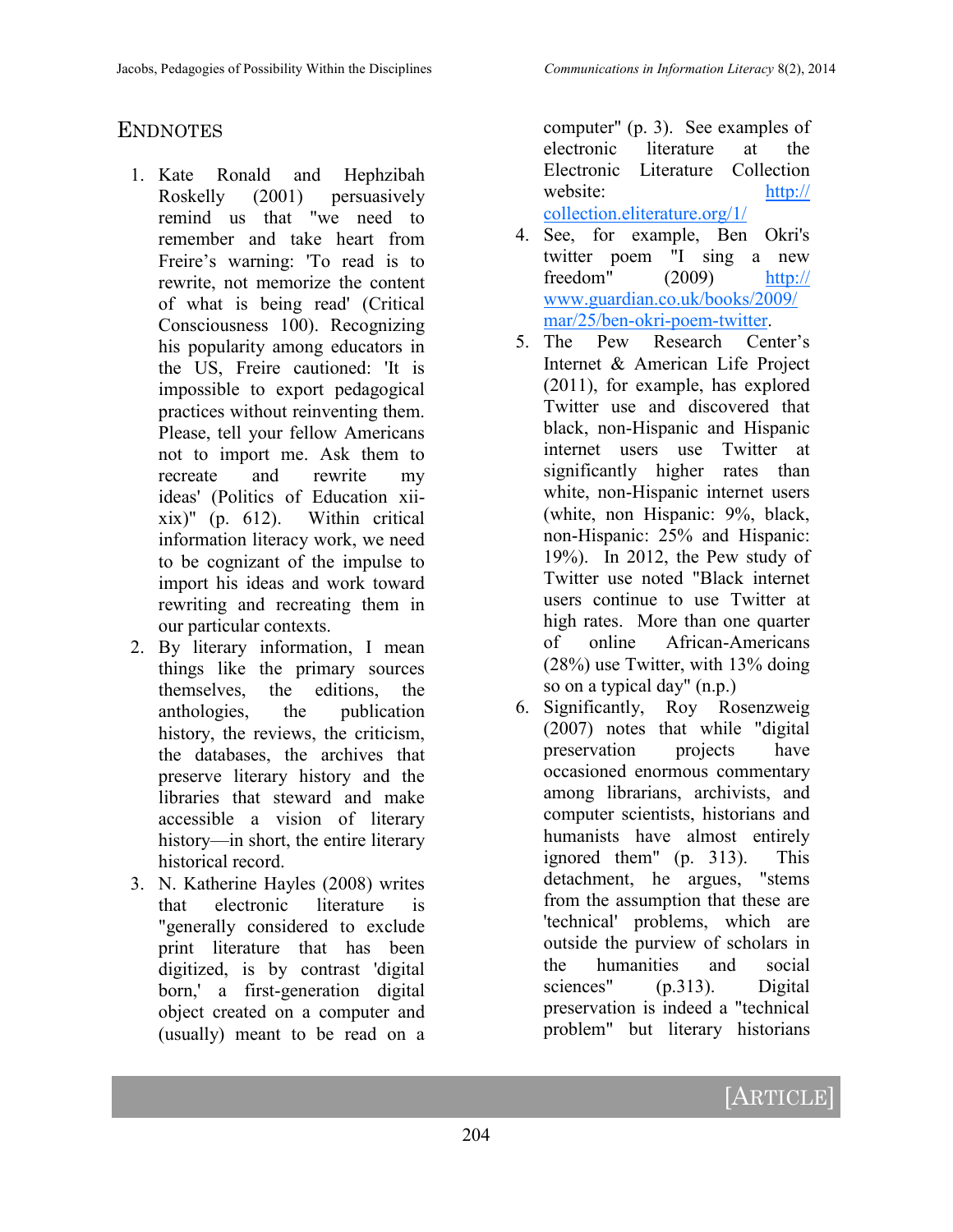(and other humanists) must engage with what Rosenzweig calls the "important and difficult questions about digital preservation" questions that are "social, cultural, economic, political, and legal issues that humanists should excel at" (p. 313).

#### **REFERENCES**

Accardi, M.T. (2013). *Feminist pedagogy for library instruction*. Sacramento, CA: Library Juice Press.

Accardi, M.T., Drabinski E. & Kumbier A (Eds.) (2010). *Critical library instruction: Theories and methods*. Duluth, MN: Library Juice Press.

Ammons, E. (2010). *Brave new words: How literature will save the planet*. Iowa City, IA: University of Iowa Press.

Association of College and Research Libraries. (2000). *Information literacy competency standards for higher education*. Available at [http://www.ala.org/ala/mgrps/](http://www.ala.org/ala/mgrps/divs/acrl/standards/standards.pdf) [divs/acrl/standards/standards.pdf](http://www.ala.org/ala/mgrps/divs/acrl/standards/standards.pdf) (Accessed 16 December 2013).

Association of College and Research Libraries. (2007). *Research competency guidelines for literatures in english.*  Available at [http://www.ala.org/acrl/](http://www.ala.org/acrl/standards/researchcompetenciesles) [standards/researchcompetenciesles](http://www.ala.org/acrl/standards/researchcompetenciesles) (Accessed 16 December 2013).

Baer, A. (2013). Critical information literacy in the college classroom: Exploring scholarly knowledge production through the digital humanities. In L. Gregory and S. Higgins (eds) *Information literacy and*  *social justice: Radical professional praxis*. Sacramento, CA: Library Juice Press, pp. 99 -119.

Cope, J. (2010). Information literacy and social power. In MT Accardi, E Drabinski and A Kumbier (eds.) *Critical library instruction: Theories and methods*. Duluth, MN: Library Juice Press, pp. 13-27.

Drabinski, E. (2008). Teaching the radical catalogue. In K.R. Roberto (ed) *Radical cataloging: Essays at the front pages*. Jefferson, NC:MacFarland, pp. 198-205

Elmborg, J. (2006). Critical information literacy: Implications for instructional practice. *Journal of Academic Librarianship*, *32*(2): 192-199.

Elmborg, J. (2012). Critical information literacy: Definitions and challenges. In C. W. Wilkinson & C. Bruch (eds.) *Transforming information literacy programs: Intersecting frontiers of self, library culture, and campus community*. Chicago: Association of College and Research Libraries, pp. 75-95.

Freire, P. (1970, 2000). *Pedagogy of the oppressed*. D. Macedo (trans.) New York: Continuum.

Giroux, H.A. (2010, October 22). Lessons from Paulo Freire. *Chronicle of Higher Education*, *57*(9): B15-16.

Graff, G. (2007). *Professing literature: An institutional history, twentieth anniversary edition*. Chicago: University of Chicago Press.

Gregory, L.  $\&$  Higgins, S. (2013).

# [ARTICLE]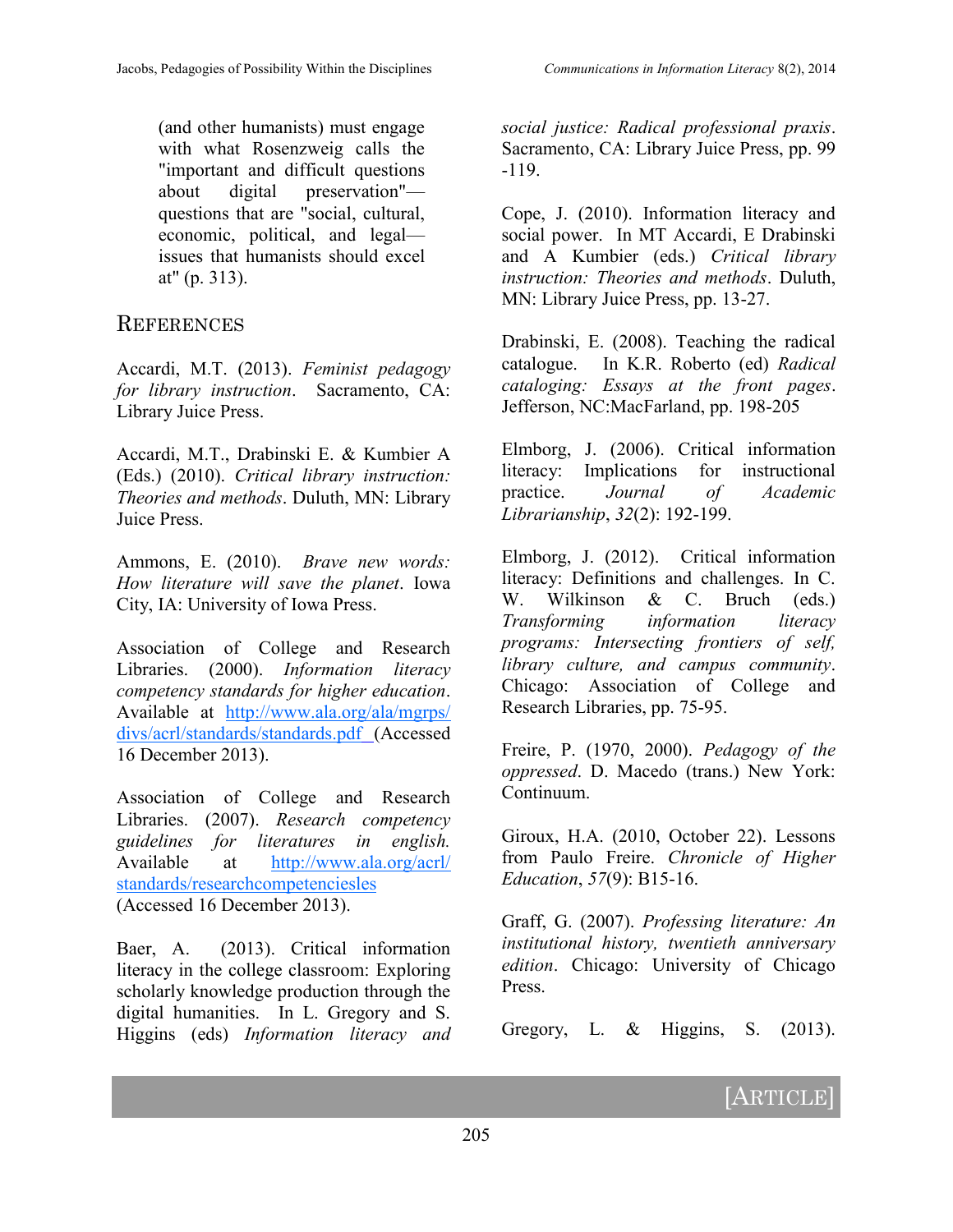*Information literacy and social justice: Radical professional praxis*. Sacramento, CA: Library Juice Press.

Hayles, N.K. (2008). *Electronic literature: New horizons for the literary*. Notre Dame, IL: University of Notre Dame Press.

International Federation of Library Associations and Institutions. (2005). *Beacons of the information society: The Alexandria roclamation on information literacy and lifelong learning*. Available at [http://www.ifla.org/publications/beacons](http://www.ifla.org/publications/beacons-of-the-information-society-the-alexandria-proclamation-on-information-literacy)-ofthe-[information](http://www.ifla.org/publications/beacons-of-the-information-society-the-alexandria-proclamation-on-information-literacy)-society-the-alexandria[proclamation](http://www.ifla.org/publications/beacons-of-the-information-society-the-alexandria-proclamation-on-information-literacy)-on-information-literacy (Accessed 16 December 2013).

International Federation of Library Associations and Institutions. (2011). *IFLA Media and information literacy recommendations*. Available at [http://](http://www.ifla.org/publications/ifla-media-and-information-literacy-recommendations) [www.ifla.org/publications/ifla](http://www.ifla.org/publications/ifla-media-and-information-literacy-recommendations)-media-andinformation-literacy-[recommendations](http://www.ifla.org/publications/ifla-media-and-information-literacy-recommendations)  (Accessed 16 December 2013).

Jacobs, H.L.M "Posing the Wikipedia 'problem': Information literacy and the praxis of problem-posing in library instruction." In MT Accardi, E Drabinski and A Kumbier (eds.) *Critical library instruction: Theories and methods*. Duluth, MN: Library Juice Press, pp. 180-197.

Jones, S & Holden, J. (2008). It's a material world: Caring for the public realm. *Demos*. Available at [http://demos.co.uk/files/](http://demos.co.uk/files/Material%20World%20-%20web.pdf) [Material%20World%20](http://demos.co.uk/files/Material%20World%20-%20web.pdf)-%20web.pdf (Accessed 16 December 2013).

Kutner, L. & Armstrong, A. (2012). Rethinking information literacy in a globalized world. *Communications in*  *Information Literacy*, *6*(3): 24-33.

Lilburn, J. (2013). "You've got to know and know properly": Citizenship in Kazuo Ishiguru's *Never Let Me Go* and the aims of information literacy instruction. In L. Gregory and S. Higgins (eds) *Information literacy andsocial justice: Radical professional praxis*. Sacramento, CA: Library Juice Press, pp. 63-78.

Okri, B. (2009). I sing a new freedom. Available at [http://](http://benokri.co.uk/2009/04/10/i-sing-a-new-freedom/) [benokri.co.uk/2009/04/10/i](http://benokri.co.uk/2009/04/10/i-sing-a-new-freedom/)-sing-a-new[freedom/](http://benokri.co.uk/2009/04/10/i-sing-a-new-freedom/) (Accessed 16 December 2013).

Powell R., Chambers Cantrell, S. & Adams, S. (2001). Saving Black Mountain: The promise of critical literacy in a multicultural democracy. *The Reading Teacher*, *54*(8): 772-781.

Ronald, K. & Roskelly, H. (2001). Untested feasibility: Imagining the pragmatic possibility of Paulo Freire. *College English*, *63*(5): 612-632.

Rosenzweig, R. (2007). Scarcity or abundance? Preserving the past in a digital era. In T Augst & K Carpenter (eds.) *Institutions of reading: The social life of libraries in the United States*. Amherst and Boston: University of Massachusetts Press, pp. 310-342.

Seale, M. (2010). Information literacy standards and the politics of knowledge production: Using user-generated content to incorporate critical pedagogy. In M.T. Accardi, E. Drabinski & A. Kumbier (eds.) *Critical library instruction: Theories and methods*. Duluth, MN: Library Juice Press, pp. 221-235.